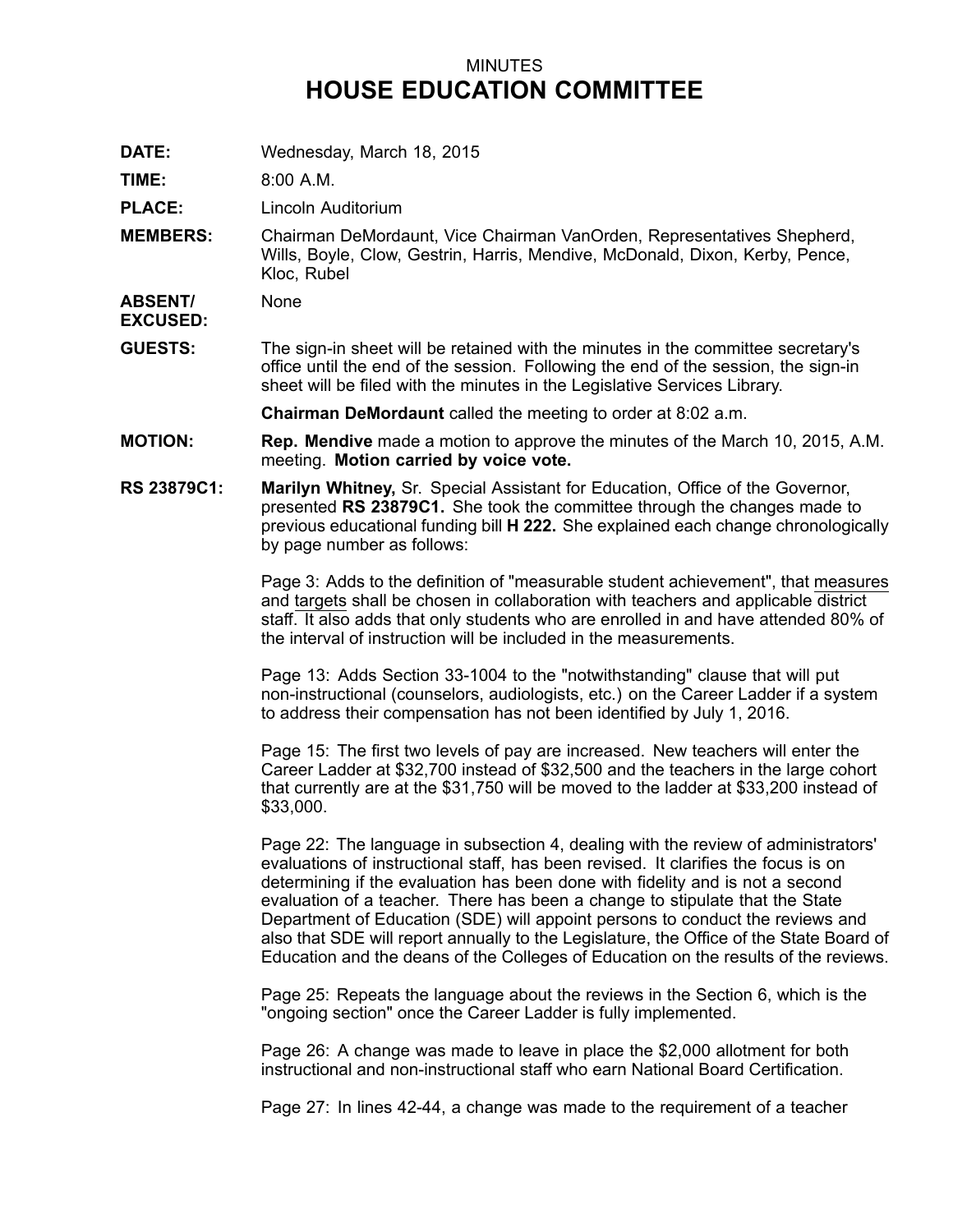having eight continuous years of experience in order to qualify for the Master Premium. Teachers may now take <sup>a</sup> break to start <sup>a</sup> family or for other reasons. The requirement will still be eight years, but only the last three years will be required to be continuous.

Page 28: Language was added in subsection 3 (a) to ensure that <sup>a</sup> committee of teachers, administrators and other stakeholders will be involved in determining local criteria for the Master Premium. Subsection 6 was added to ensure charter school teachers will be eligible for the Master Premium.

Page 29: Lines 4-5 add language stating <sup>a</sup> committee of teachers, administrators and other district stakeholders will be involved in establishing criteria for the Leadership Premium.

Page 30: Section 33-1204 was added to require administrators take <sup>a</sup> three credit course on the statewide evaluation framework in order to recertify.

Page 31: Lines 20-23, adds <sup>a</sup> provision stating if the Career Ladder is not funded, <sup>a</sup> teacher will be eligible for <sup>a</sup> continuing contract, even if the teacher has not earned <sup>a</sup> professional endorsement.

- **MOTION: Rep. Wills** made <sup>a</sup> motion to introduce **RS 23879C1. Motion carried by voice vote.**
- **H 246: Rep. McDonald** presented **H 246**. He gave <sup>a</sup> statistical overview from Clemson University on bullying in the United States. He said bullying is any unwanted, aggressive behavior by another youth or group of youths. Bullying may inflict harm or distress including physical, psychological, social or educational. He indicated the bullying can be direct, face-to-face interaction or indirect: harmful rumors and/or communicating harmful rumors electronically.

**Rep. Rubel**, co-sponsor, **H 246**, said the bill is similar to those from other states. She said some of the states require even more extreme reporting than **H 246,** and those states have not seen an explosion in litigation. She explained within the State of Idaho, some districts are trying to create their own policy on bullying.

**Sen. Ward-Engelking** spoke **in support** of **H 246.** She said the legislation will assist schools in getting help for the bully as well as increased safety for victims of bullying.

**MOTION: Rep. Wills** made <sup>a</sup> motion to send **H 246** to the floor with <sup>a</sup> **DO PASS** recommendation.

> **Matt McCarter**, Director, Student Engagement & Postsecondary Readiness, State Department of Education (SDE), was called upon to give <sup>a</sup> short analysis of the data received by SDE in regard to bullying. He said SDE receives three to five phone calls <sup>a</sup> month from parents. He indicated the Idaho Youth Prevention Survey is given to 6th, 8th,10th and 12th grades throughout the state. He said of those saying they had been bullied, only some have reported the incident. He stated of the 74 buildings reporting, only 22 said staff training is provided.

**Dr. Perry Brown,** pediatrician; **Jess Harrison**, Idaho School Boards Association; **Matt Compton,** Idaho Education Association; **Cheryl DenHartog,** American Foundation for Suicide Prevention; and **Wayne Rush**, Superintendent, Emmett School District, spoke **in support** of **H 246.**